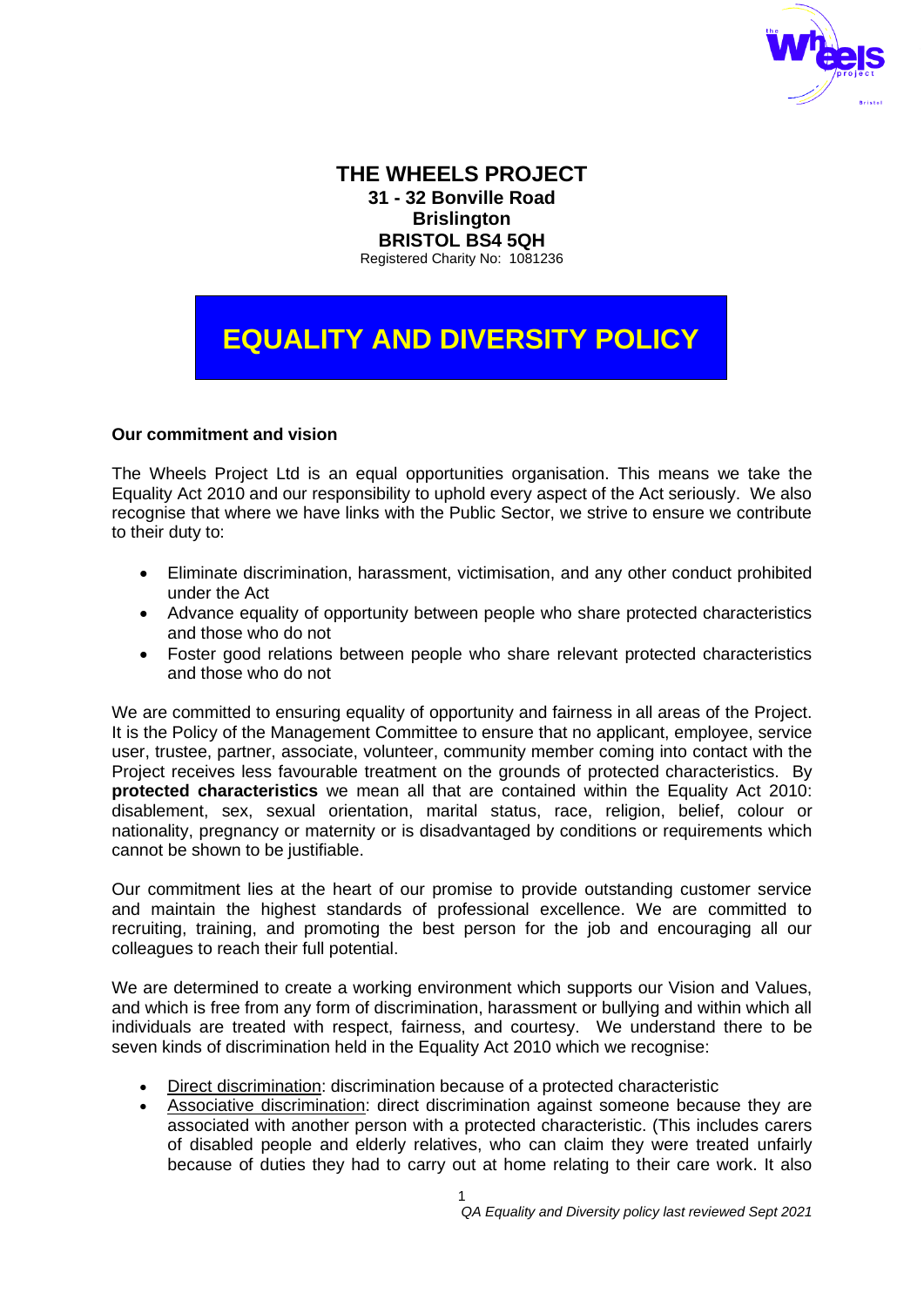

covers discrimination against someone because, for example, their partner is from another country)

- Indirect discrimination: when you have a rule or policy that applies to everyone but disadvantages a person with a protected characteristic
- Harassment: unjustified, unreasonable, or inappropriate treatment of, or behaviour deemed offensive by the recipient. Employees can claim they find something offensive even when it's not directed at them. The following types of behaviour may amount to harassment:
	- Physical assault
	- Physical or verbal abuse including threats
	- Suggestive comments or gestures
	- Suggestive or offensive emails
	- Insulting or abusive behaviour or comments
	- Isolation or exclusion from work opportunities, corporate, social, or sporting events
	- Persistent criticism or humiliation
	- Unfair allocation of work or responsibilities.

The following types of behaviour may amount to sexual harassment:

- Physical conduct of a sexual nature
- Unwanted physical contact or conduct even if not obviously sexual including unnecessary touching, brushing against another individual, uncomfortable proximity
- Verbal conduct of a sexual nature including unwelcome sexual advances, continued suggestions of social activity outside work after it has been made clear that this is unwelcome, suggestions that sexual favour may further a career (or refusal may hinder it)
- Behaviour or treatment which an individual faces because they will not submit to invitations of a sexual nature or unwelcome advances, including social invitations e.g., a date
- Insults, ridicule or teasing of a sexual nature, insults related to gender or sexual orientation, offensive comments about appearance or dress, talk or jokes of a sexual nature which a person present has indicated they dislike
- Display of sexually suggestive or pornographic pictures, or sending such items electronically sending sexually harassing messages or images through email

The following types of behaviour may amount to homophobic bullying and harassment:

- making homophobic insults and threats
- making unnecessary and degrading references to an individual's sexual orientation
- engaging in banter or making jokes which are degrading to a person's sexual orientation or perceived sexual orientation
- outing an individual as lesbian, gay or bisexual (LGB) without their permission
- ignoring or excluding a colleague from activities because they are LGB
- spreading rumours or gossip about an individual's sexual orientation
- asking an LGB colleague intrusive questions about their private life
- making assumptions and judgements about a colleague based on their sexual orientation
- using religious belief to justify anti-gay bulling and harassment.
- Harassment by a third party: employers are potentially liable for the harassment of staff or customers by people they don't directly employ, such as a contractor.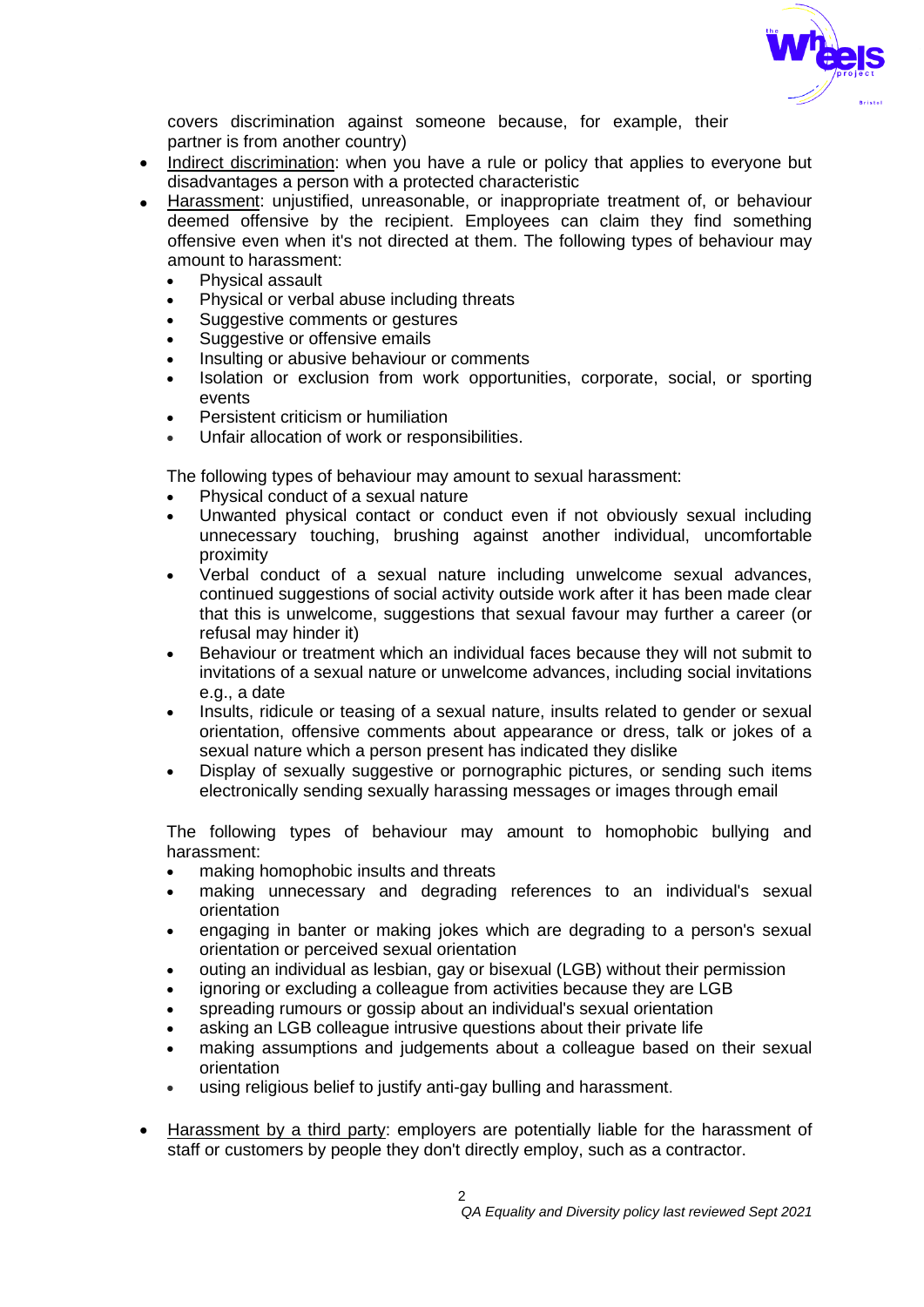

- Victimisation: discrimination against someone because they made or supported a complaint under Equality Act legislation.
- Discrimination by perception: direct discrimination against someone because others think they have a protected characteristic (even if they don't).

Any behaviour involving discrimination, victimisation, or harassment of another on the grounds of protected characteristics will not be tolerated. Such behaviour may amount to gross misconduct in which case disciplinary action (including dismissal for serious offences by staff) will be taken against any person breaching this policy.

#### **Shared responsibility**

#### **Leadership**

- We will support and encourage our Board members, colleagues, and partners in their responsibility to implement this policy by facilitating training sessions, actively reviewing the Policy in the light of changes in legislation and annually in accordance with our Quality management system.
- We will ensure our service users and service providers are fully aware of this Policy and uphold its principles and practise in fulfilment of their obligations to the Project and its stakeholders.
- We will take positive action to ensure the Policy is a live document which is based on good practice and up to date legislation. This means we will review all aspects of our service delivery and our relationships with all other stakeholders to ensure representativeness and awareness of individual need. It also means that we will use information we collect on service users and stakeholders to ensure there are additional services and support available such as interpretation, large print, and other methods to ensure services are delivered appropriate to need.

### **Staff and volunteer responsibility**

- Staff members and volunteers are required to comply with the policy in all their dealings with clients, colleagues, and anyone else with whom they come into contact during the course of their involvement with The Wheels Project. The policy and principles underlining our commitment applies when they are working on our premises or at those of any client or contact.
- It is everyone's responsibility to ensure the policy is implemented. Any breach of this policy will be treated as a breach of trust and contract with The Wheels Project Ltd and therefore may result in further action.

### **Scope of the Policy**

This policy applies to everyone working at The Wheels Project Ltd including employees, trustees, partners, temporary or agency workers, volunteers, trainees, work experience students, secondees, contractors and associates. It affects how we work with our clients and our suppliers of goods and services

This policy covers the following matters:

- Recruitment and Selection
- Terms and conditions of employment/terms of engagement
- Disability and impairment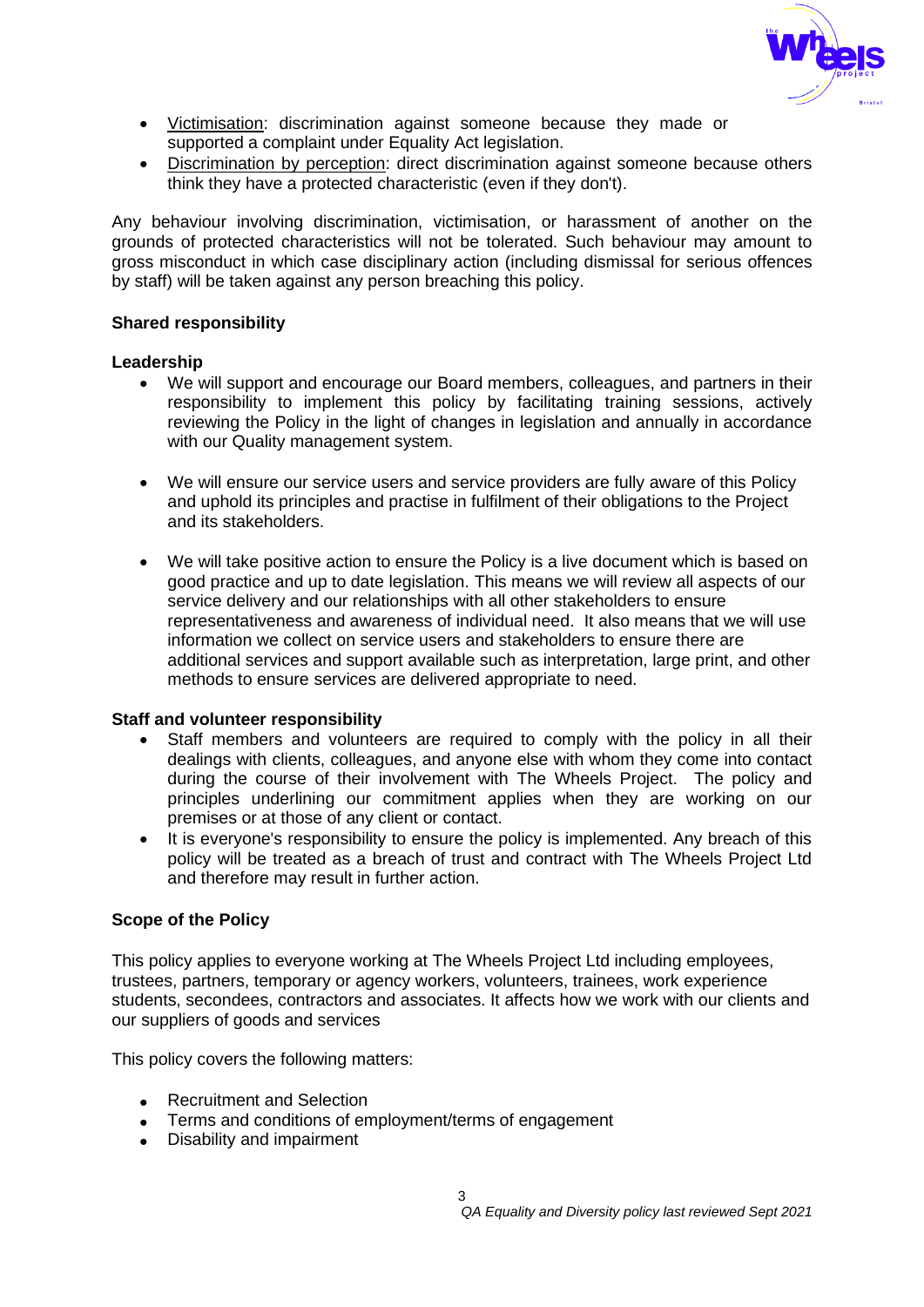

- Training, Learning and Development
- Promotion
- Procurement
- Grievance and Complaints procedures
- Positive Action
- Monitoring

### **Recruitment and Selection**

The Wheels Project Ltd will ensure that information about job opportunities is circulated as widely as possible, using accessible methods, not restricted to electronic or paper-based to ensure that it reaches all sections of the community.

All applications are welcomed and are considered for selection on the relative merits of the applicant against the job and/or person specification for the position regardless of age, gender, marital status, race or ethnicity, nationality, disability, religion or religious or other beliefs, sexual orientation, social or educational background or family or care responsibilities.

During the recruitment and selection process, the Wheels Project Ltd undertakes:

- Not to ask a prospective employee about their health before offering them work unless it is to check whether the employee can carry out an essential workshop task (such as heavy lifting) or to monitor diversity. 'Health' in this case means physical disabilities and mental health problems.
- Not to ask how much time an employee has taken off work in their previous jobs in an interview.
- Not to treat someone unfavourably because of something connected to a disability. EG correcting spelling mistakes because of dyslexia.
- That disabled people can now claim a particular rule or requirement disadvantages people with a certain disability.
- Not to discriminate against someone who is or has changed their gender (the 'gender reassignment' protected characteristic) - for example, if they take time off work for the process.
- Accept that staff are now free to discuss wages with each other.
- Take note that people making claims can now bring a 'dual discrimination' claim, meaning the tribunal assesses the impact of the two protected characteristics in conjunction ('young Polish') where before they considered each protected characteristic separately ('young' and 'Polish')

Selection criteria and procedures will be kept under review to ensure that individuals are selected, promoted, and treated based on their relative merits and activities. Participants' or candidates' Trade Union activities will not be taken into account during the recruitment or selection process.

Job and person specifications will only include criteria which are objectively required for the duties and responsibilities of the vacancy and will be drawn up before the recruitment process begins. However, if there is a genuine and lawful reason for limiting the vacancy to a particular group, this reason, and the grounds for it will be clearly stated on any advertisements.

Applicants are asked to complete an Equalities Monitoring Form (QA2.3.1 or QA2.3.2) to assist in maintaining staff profiling records and for monitoring purposes. The form is kept separate from all other application documents and does not form part of the selection process.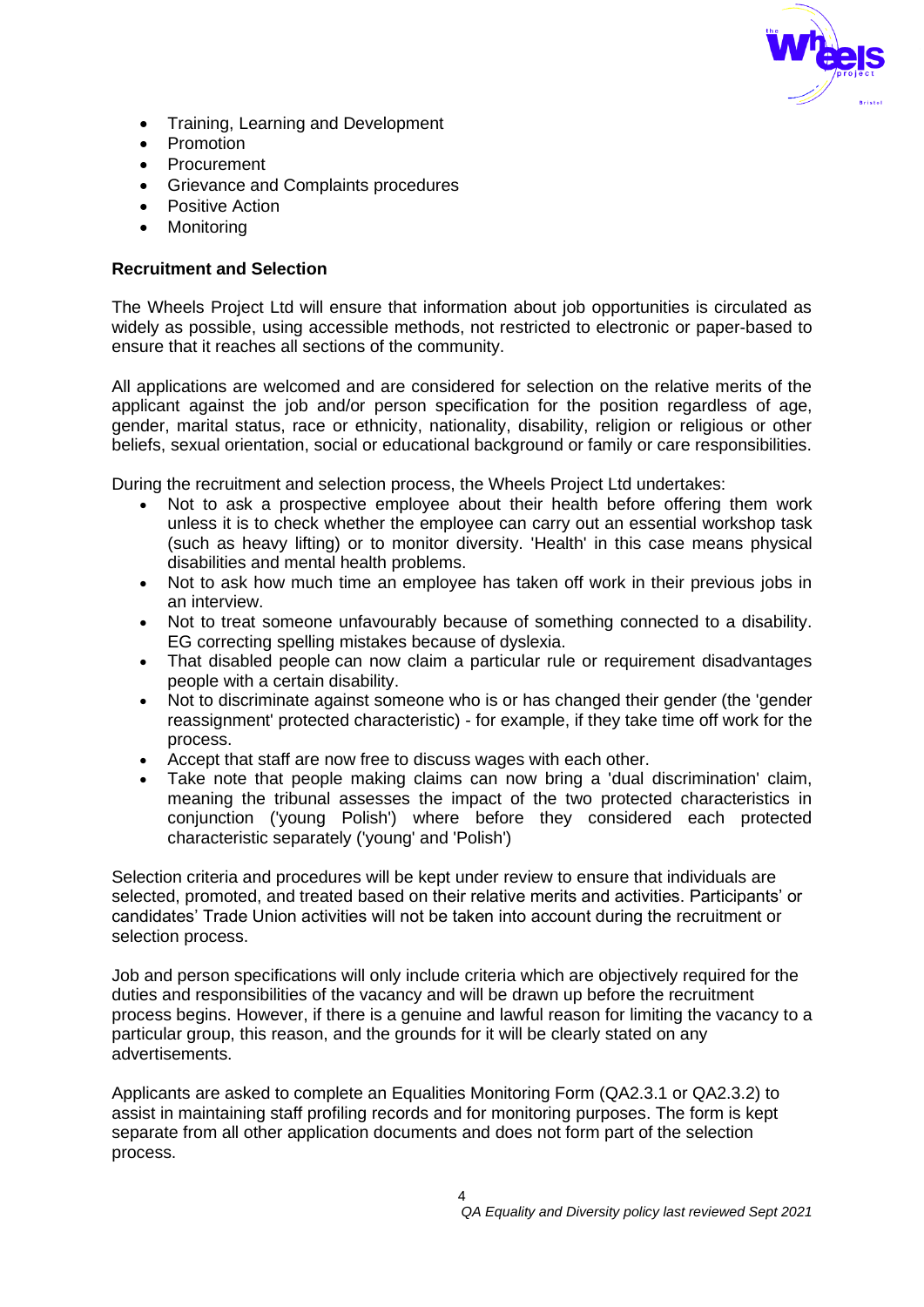

The full Recruitment Policy and Procedures are available from the Office Manager and are referenced at QA2.4.1

### **Terms and conditions of employment/engagement**

We ensure that terms and conditions of employment/terms of engagement are free from all forms of direct, indirect, and associative discrimination, harassment, victimisation, and discrimination by perception. We have a number of policies to guide terms and conditions of employment to ensure we adopt the correct practices and ensure flexibility with regards to working patterns so that it meets individual need.

#### **Disability and Impairment**

Disability is:

The disadvantage and exclusion which arise as an outcome of the interactions between people who have impairments and the social and environmental barriers, they face due to the failure of society to take account of their rights and needs $1$ .

There is a very important distinction in this definition between **impairment** and **disability.** An impairment is a physical, intellectual, mental, or sensory characteristic or condition, which places limitations on an individual's personal or social functioning in comparison with someone who does not have that characteristic or condition

We value the individual contribution of all colleagues and prospective employees from all sectors of the community. We are committed to facilitating the employment of people with disabilities and retaining individuals who become disabled whilst with us wherever practicable and in order to achieve this, we apply the following principles. We will:

- Take reasonable steps to ensure that the working environment, working practices, terms and conditions of employment and terms of engagement do not prevent disabled people from taking up positions for which they are suitably qualified and the best person for the job
- Avoid, remove, or alter the barriers to the employment of disabled people, wherever possible when acquiring and fitting out buildings with equipment and devising working practices
- Make reasonable adjustments to recruitment arrangements, the working environment, working practices, roles, responsibilities and to terms and conditions of employment so as to ensure that no person with a disability is placed at an unreasonable disadvantage
- Respond promptly (within 14 days) to requests for reasonable adjustment from our colleagues, albeit further discussions and investigations may well be needed
- Encourage the participation of colleagues, associates, and partners with disabilities to ensure that, wherever possible, our employment practices recognise and meet their needs
- Consult colleagues with disabilities on action to make sure they develop and use their abilities at work
- Provide services and facilities to clients and service users with disabilities where practicable and safe and appropriate.

<sup>&</sup>lt;sup>1</sup> VSO Handbook on mainstreaming Disability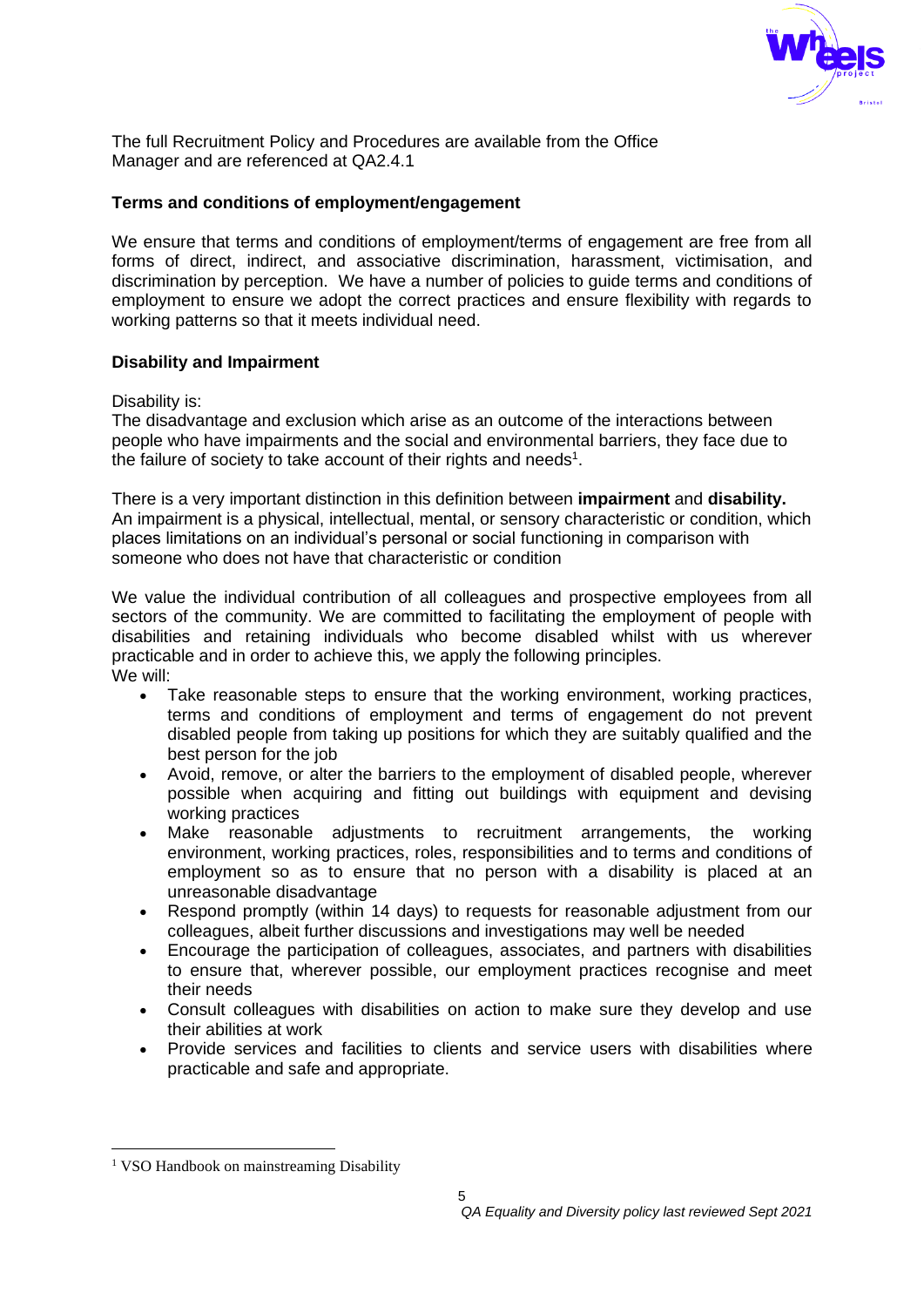

This means we will:

- 1 Ask staff, trustees, volunteers, colleagues, service users what their needs are regarding aspects of their interface, work, engagement etc with the Wheels Project Ltd in relation to:
	- **Travel**
	- Food
	- Access/assistance
	- Communication methods
	- Childcare
- 2 Check venues/ workshops/activities to make sure they are accessible for all participants:
	- Meeting rooms/classrooms
	- **Toilets**
	- Canteen/ food preparation areas
	- Entrance and communal areas
- 3 Make sure presenters/tutors have been told and are equipped to:
	- Use simple language
	- Use clear visual aids
	- Make presentations accessible to all participants
- 4 Make sure documents:
	- Use large font
	- Are in simple language
	- Are as short as possible
	- Are available in forms accessible to all participants
- 5 Try to ensure an atmosphere that enables everyone to participate, and which includes:
	- A variety of activities
	- All participants' views are respected
	- Opportunities for socialising
	- Opportunities for all participants to give feedback

### **Training, Learning and Development**

We aim to provide everyone with the appropriate training, learning and development opportunities to enable them to improve their performance and achieve the performance targets set for them. Opportunities for learning and development are available to everyone based on role/needs of the job and encouraging personal development.

Options for learning and development will include:

- In-house, on the job learning, learning from others in the organisation
- Internal workshops, learning for groups or teams
- Self-sourced learning, open learning books, videos, online
- Secondments and placements
- Visits to other organisations, study tours

Mentoring The Wheels Project Ltd has a Learning and Development Policy/Plan (QA2.11) for all staff, trustees, and volunteers. Equalities training has been confirmed (July 2012 Board) as a mandatory part of induction training for staff, volunteers, and trustees. Annual reviews of policies – including the Learning and Development Policy/Plan means that staff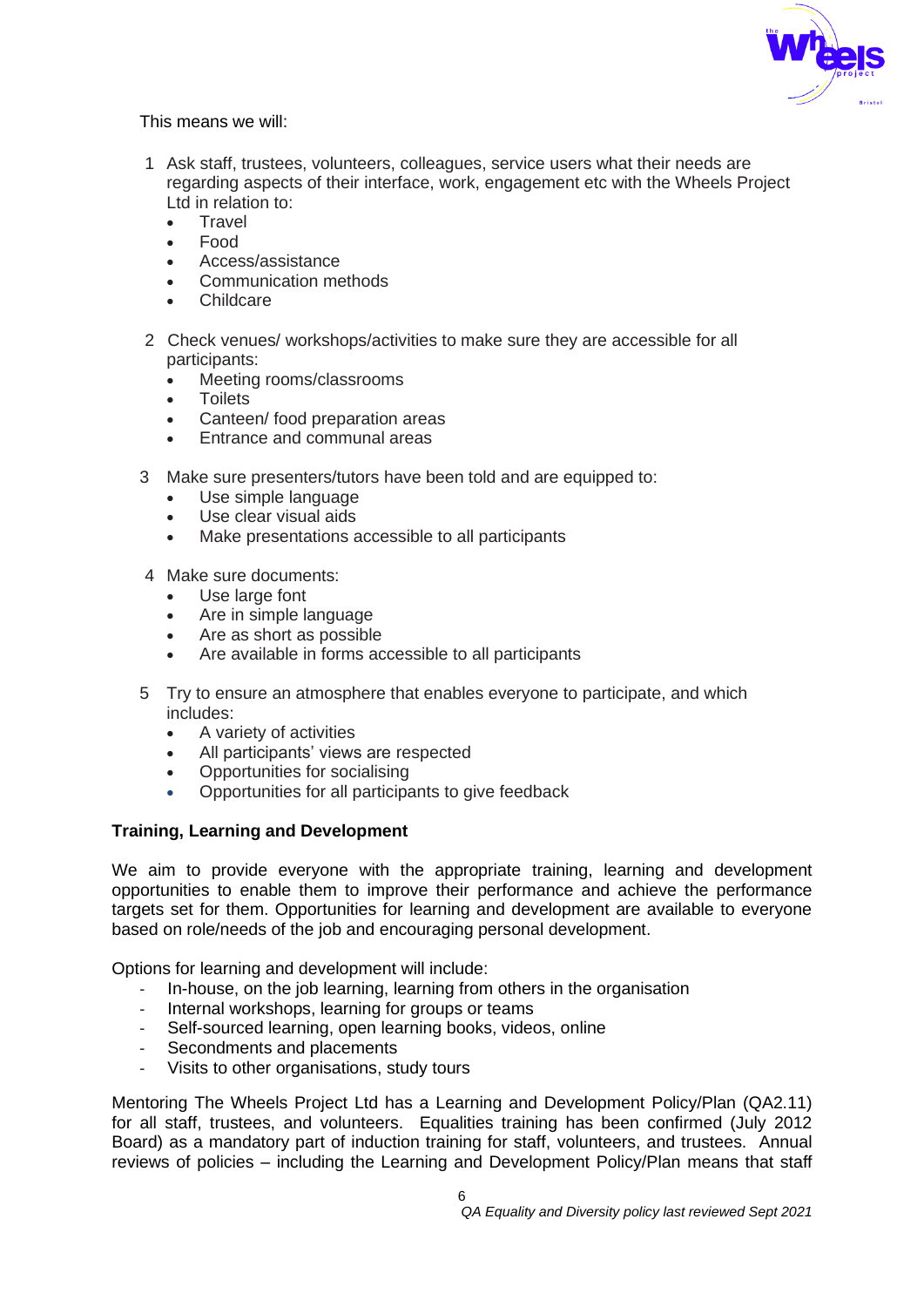

will receive Equalities Training refreshers annually and when individual needs have been identified. This training will be undertaken via online or on-site training dependent upon the numbers of individuals requiring training.

We will encourage a Board member and/or member of staff to take the lead as an Equalities Champion and have responsibility to ensure this Policy is maintained and developed as part of the Wheels Project Ltd quality management system. Team meetings and other formal meetings and reviews will provide an appropriate venue for discussions and training in Equality and diversity. We will provide written information and guidance and associated FAQs to all staff and stakeholders, and this will be held visibly on our website and on display in our premises.

### **Promotion**

Promotion within The Wheels Project Ltd is based on merit and the reasonable requirements of the job as well as the ability of the Organisation to sustain the terms and conditions arising from of any new post or promotion. All employees, volunteers or tutors will be given equal opportunity to progress within the Organisation and our policies and procedures ensure clear and accountable decision-making and selection in this regard.

## **Procurement**

The Wheels Project Ltd will ensure that the way in which we purchase goods, services and facilities reflects our commitment to equality and diversity as well as an environmentally good practice. We have put procedures in place to ensure open and accountable tendering and commissioning processes. We will encourage such businesses through our supply chains, to comply with our policies and good practice and will monitor to ensure they adhere to our policies, values, and principles as they engage with the Wheels Project Ltd.

As a learning organisation, we will seek to improve our knowledge and performance and learn from our colleagues. This means, we will review and implement changes where we recognise good practice from stakeholders. The changes will be added to the Purchasing and Contracts Policy QA2.22

### **Grievance Procedure**

The Wheels Project Ltd operates a Grievance Procedure as part of its quality management system. The full procedure is provided in QA 2.2.2 and has been written within the context of the Equality Act 2010.

The aim of the Grievance Procedure is to enable an employee of the Wheels Project who has a grievance to pursue the matter in a systematic manner. It is the principle of the procedure that grievances will be dealt with by all concerned as a matter of urgency. Notwithstanding the existence of this procedure, every effort shall be made to resolve a grievance informally or at the lowest possible operational level in the spirit of conciliation.

If a member of staff, volunteer or trustee believes they are the victim of direct, indirect, or associative discrimination, harassment, victimisation, or discrimination by perception, they may use this Policy to determine the terms of their concern but use the Grievance Procedure to take this forward with the relevant personnel explained in the Procedure.